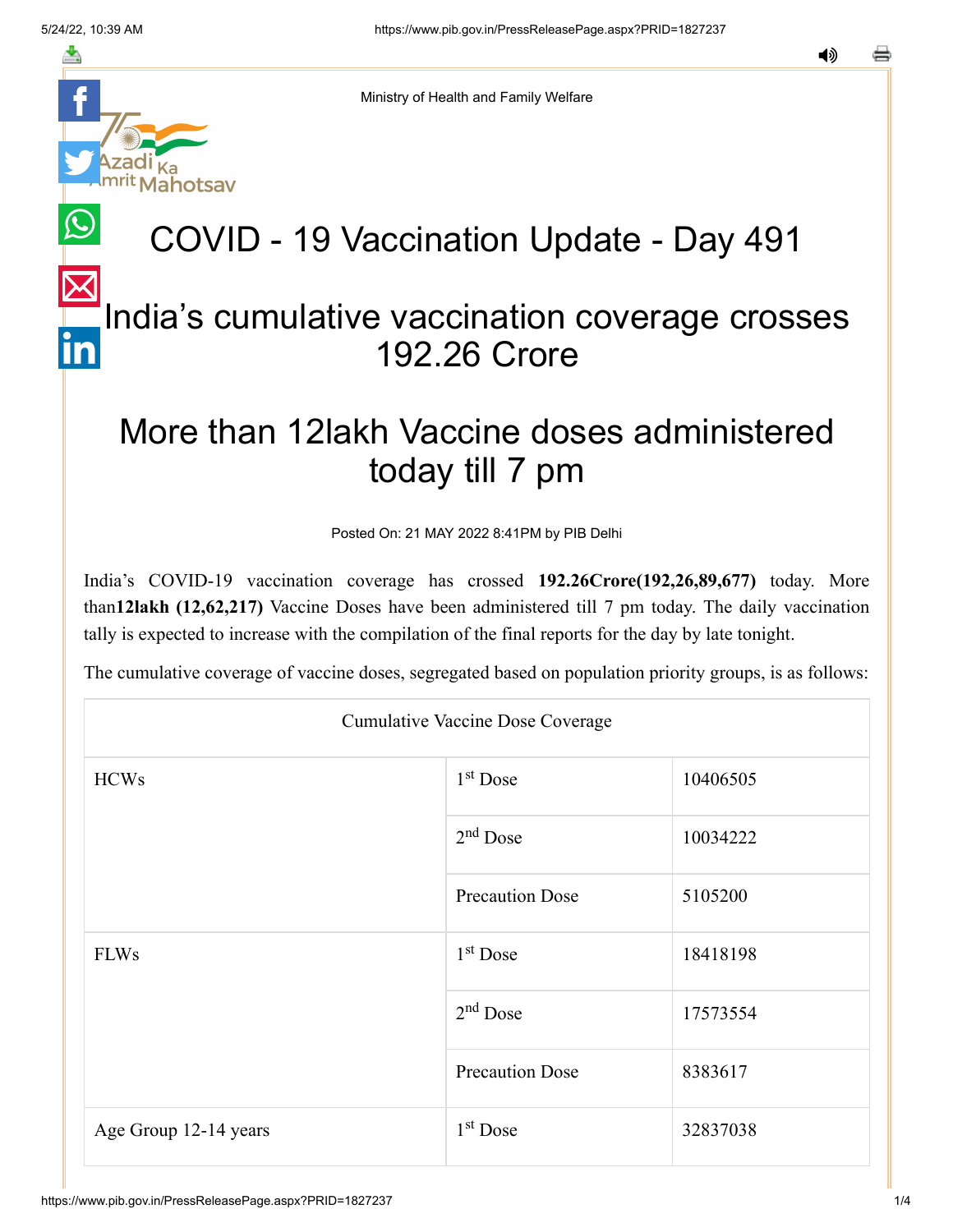|                                              | $2nd$ Dose             | 13998511   |
|----------------------------------------------|------------------------|------------|
| Age Group 15-18 years                        | 1 <sup>st</sup> Dose   | 59181090   |
|                                              | $2nd$ Dose             | 44784320   |
| Age Group 18-44 years                        | $1st$ Dose             | 556843965  |
|                                              | $2nd$ Dose             | 487096613  |
|                                              | <b>Precaution Dose</b> | 582878     |
| Age Group 45-59 years                        | 1 <sup>st</sup> Dose   | 203194032  |
|                                              | $2nd$ Dose             | 190183364  |
|                                              | <b>Precaution Dose</b> | 1171926    |
| Over 60 years                                | 1 <sup>st</sup> Dose   | 127051745  |
|                                              | $2nd$ Dose             | 118576879  |
|                                              | <b>Precaution Dose</b> | 17266020   |
| Cumulative 1 <sup>st</sup> dose administered |                        | 1007932573 |
| Cumulative 2 <sup>nd</sup> dose administered |                        | 882247463  |
| <b>Precaution Dose</b>                       |                        | 32509641   |
| Total                                        |                        | 1922689677 |

Today's achievement in the vaccination exercise, segregated by population priority groups, is as follows:

Date:  $21<sup>st</sup>$  May, 2022 (491 $<sup>st</sup>$ Day)</sup>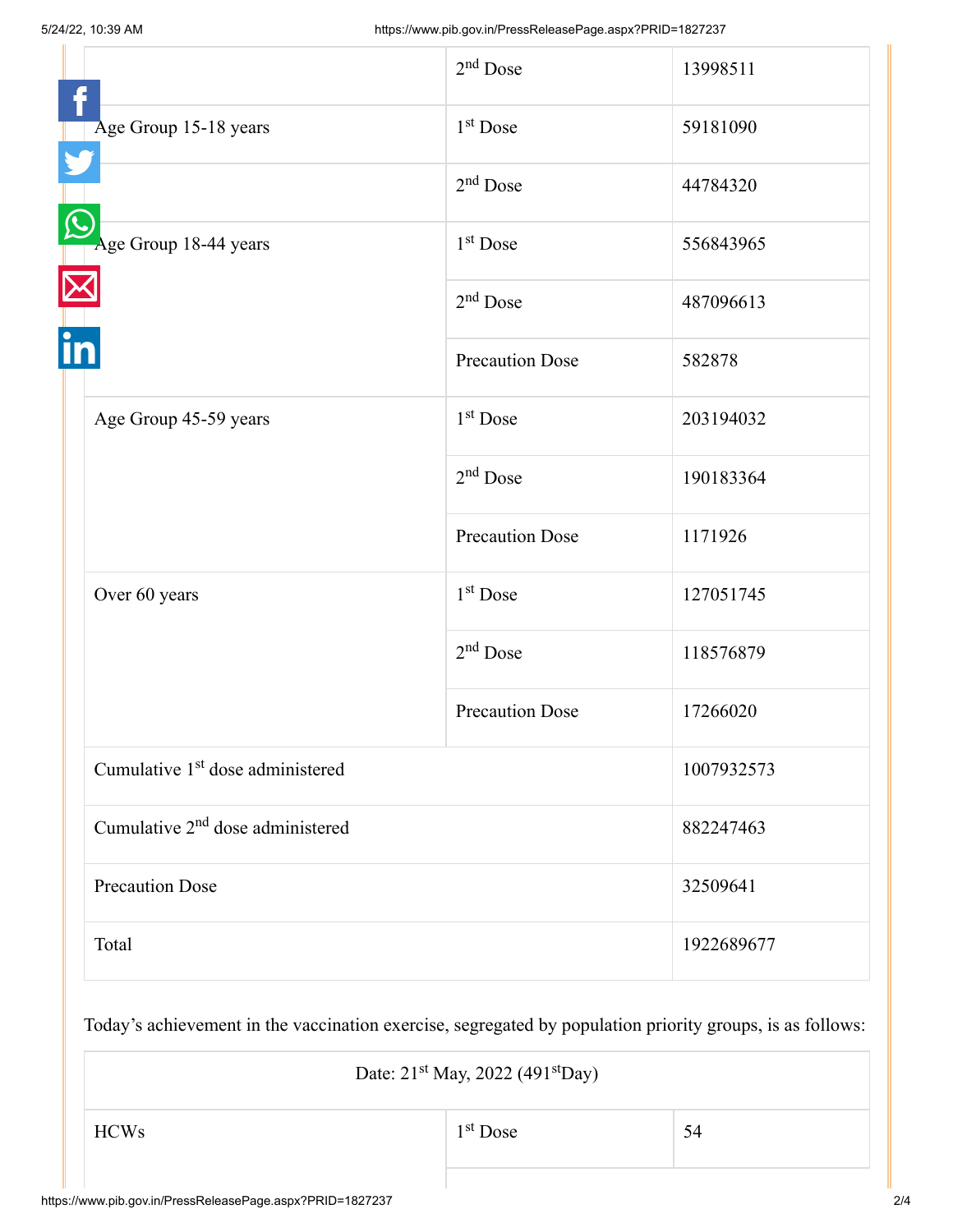|  |                                              | $2nd$ Dose             | 594    |
|--|----------------------------------------------|------------------------|--------|
|  |                                              | <b>Precaution Dose</b> | 12456  |
|  | <b>FLWs</b>                                  | 1 <sup>st</sup> Dose   | 76     |
|  |                                              | $2nd$ Dose             | 1105   |
|  |                                              | <b>Precaution Dose</b> | 42276  |
|  | Sandy Group 12-14 years                      | $1st$ Dose             | 146239 |
|  |                                              | $2nd$ Dose             | 268295 |
|  | Age Group 15-18 years                        | $1st$ Dose             | 26573  |
|  |                                              | $2nd$ Dose             | 99735  |
|  | Age Group 18-44 years                        | $1st$ Dose             | 30481  |
|  |                                              | $2nd$ Dose             | 287438 |
|  |                                              | <b>Precaution Dose</b> | 40761  |
|  | Age Group 45-59 years                        | $1st$ Dose             | 5582   |
|  |                                              | $2nd$ Dose             | 64755  |
|  |                                              | <b>Precaution Dose</b> | 32405  |
|  | Over 60 years                                | 1 <sup>st</sup> Dose   | 4783   |
|  |                                              | $2nd$ Dose             | 43482  |
|  |                                              | Precaution Dose        | 155127 |
|  | Cumulative 1 <sup>st</sup> dose administered |                        | 213788 |